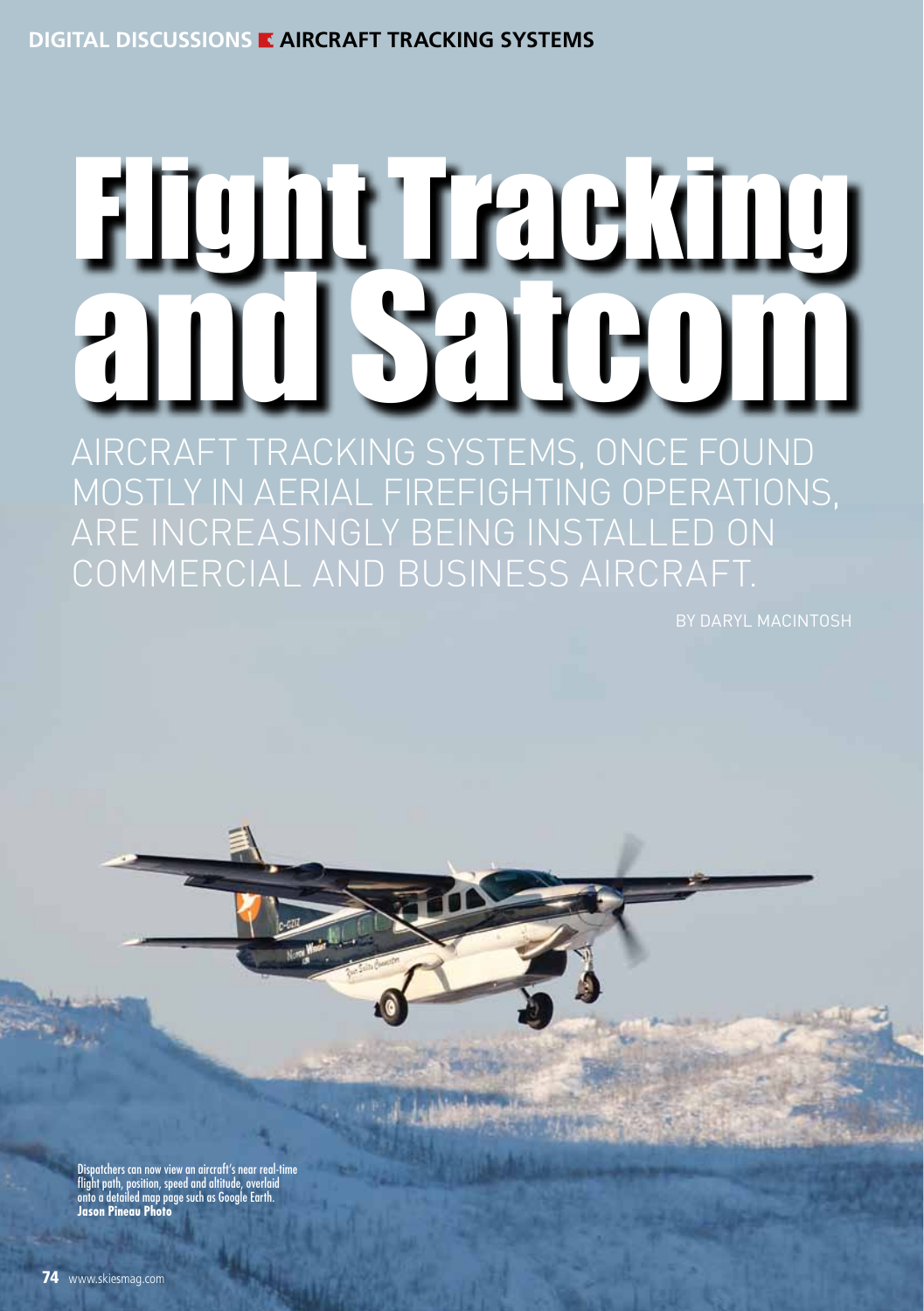#### **INTRODUCTION**

Do the key people in your organization know the exact position of each aircraft, where it has been, how long it has flown and its mission status details? Do they have direct access to flight crews via text and/or voice communication? The technology that enables this type of organizational situational awareness has steadily progressed over the past decade to the point where it is now reliable, cost effective, feature-rich and mainstream. Dispatchers and/or other authorized people with Internet access can now view an aircraft's near real-time flight path, position, speed and altitude overlaid onto a detailed map page such as Google Earth.

Many firefighting aircraft operators became early adopters of satellite-based tracking systems several years ago, when various government forestry contracts began to mandate their use. The fire control centres needed a reliable automated flight following (AFF) system to better manage the aircraft under their control. The companies that operated these firefighting aircraft saw immediate benefits as well. They found they could improve the accuracy and efficiency of their invoicing, monitor aircraft hours, monitor crew duty times and improve aircraft utilization with tactical repositioning.

We are now seeing a wider variety of aircraft operators equipping their entire fleets with these systems. Many clients who hire aircraft have become accustomed to receiving detailed flight data and they may now expect this capability from all operators. Owners of unequipped aircraft may find themselves at a competitive disadvantage.

#### Technology Overview

Aircraft tracking systems utilize two separate satellite networks to perform their function. The global positioning system (GPS) network of 24 satellites orbiting about 12,000 miles above the Earth is used to determine the aircraft's position, including altitude, speed and track. This information is then periodically transmitted to ground stations via the Iridium satellite network, which is a constellation of 66 satellites in a low-Earth orbit (about 780 km above the ground), providing worldwide voice and data services to a variety of users. A dual-element antenna (GPS and Iridium) is installed on a top surface of the aircraft to enable line-of-sight connection to these satellites. Most current systems are optionally capable of voice communication via the Iridium network. This communication capability can be configured for use with a dedicated handset or interfaced into the ship's audio system, similar to an aircraft radio. A control-display panel is typically installed in the cockpit and/or cabin to provide the user interface for text messaging and telephone dialing.

#### Typical Features and Capabilities

The features and capabilities are not exactly the same from each manufacturer, and also vary between their products. Typical features are listed below, but buyers should verify exact capabilities before committing to a specific system.

- Transmission of position, time, track, speed, altitude and other flight status data
- Display of near real-time aircraft flight path overlaid on a map
- Display historic flight paths overlaid on a map
- Ability to send and receive narrow band text messages
- Ability to store prewritten text messages and transmit as required
- Ability to transmit event-triggered alerts
- Ability to control access logins for clients, employees and others
- Ability to generate reports which include takeoff, landing and distance flown
- Ability to control the frequency of automated position reports (control of data use cost)
- Basic telemetry ability to interface with aircraft systems and transmit data
- Emergency mode transmit a Mayday message
- Optional voice communication capability



Aircraft tracking systems use the GPS network of satellites as well as the Iridium group of satellites in a low-Earth orbit. Several companies operating in this niche market are Canadian.

Another key capability that we hope you never need to use is the ability to pinpoint the last known position of a missing aircraft. This information could accelerate a search and rescue operation and possibly save lives.

#### Products and Players

The manufacturers of these products are working hard to differentiate themselves in a somewhat crowded market. For example, their product offerings vary from bare bones AFF hardware to meet minimum forestry requirements, to full-featured turnkey solutions with voice, enhanced data capabilities and custom software. Systems continue to evolve with improvements to hardware, user interfaces and data capability.

The manufacturers, listed alphabetically below, build Iridiumbased tracking and communication products specifically designed for aircraft installation. The list does not include manufactures of the portable devices used by some aircraft operators. It is interesting to note how many of the key players in this niche market are Canadian.

Before choosing a system for your aircraft or fleet, the following questions should be considered:

- Will the system meet all of your current needs?
- Does the system have growth capability to add features in the future?